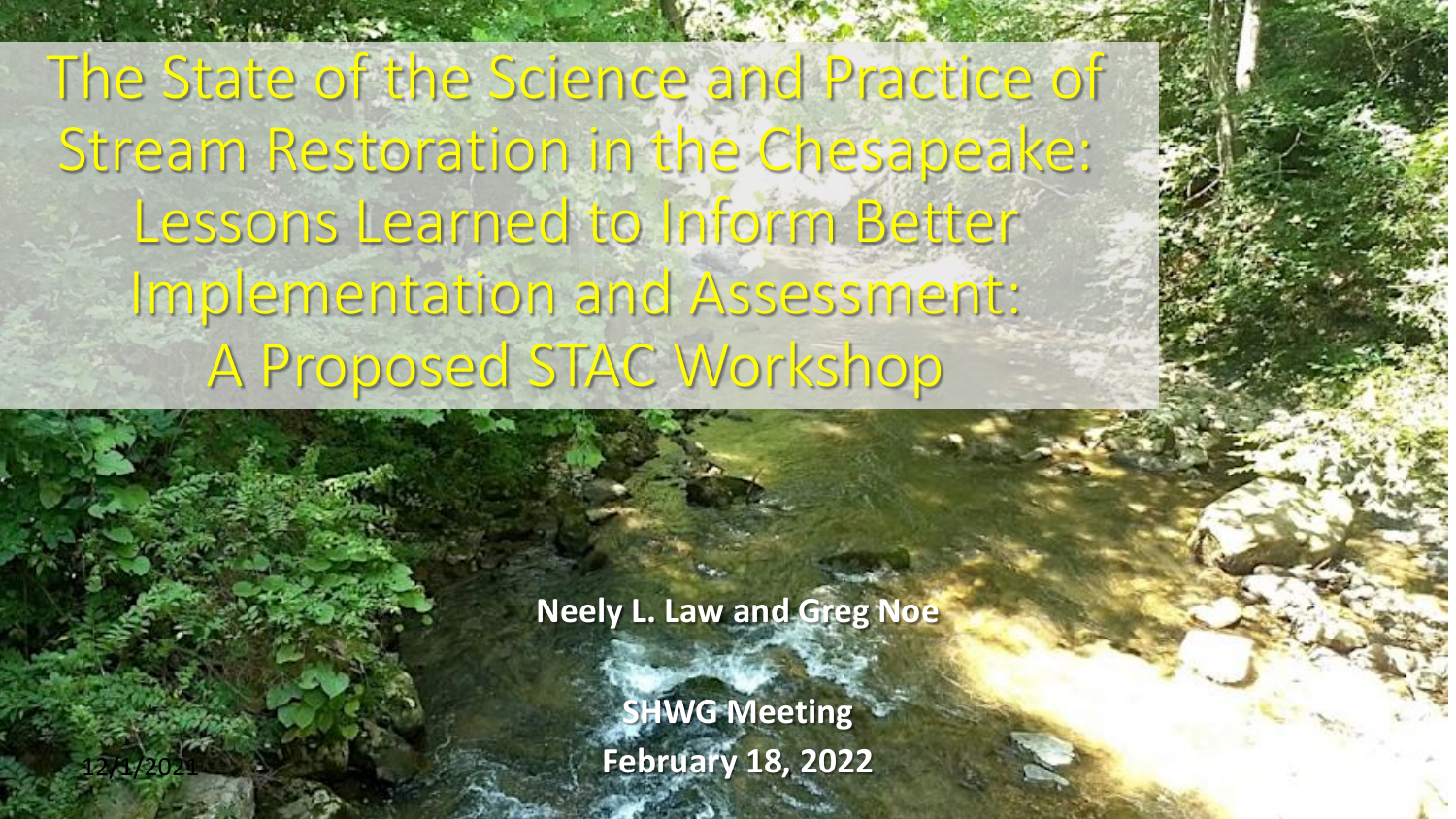# What are STAC Workshops?

- Brings the broad expertise of the scientific and technical community to bear on critical and timely issues relevant to the successful restoration of the Chesapeake Bay.
	- REVIEW state of science IDENTIFY areas of research INVESTIGATE emerging issues RESPONSIVE to science-based questions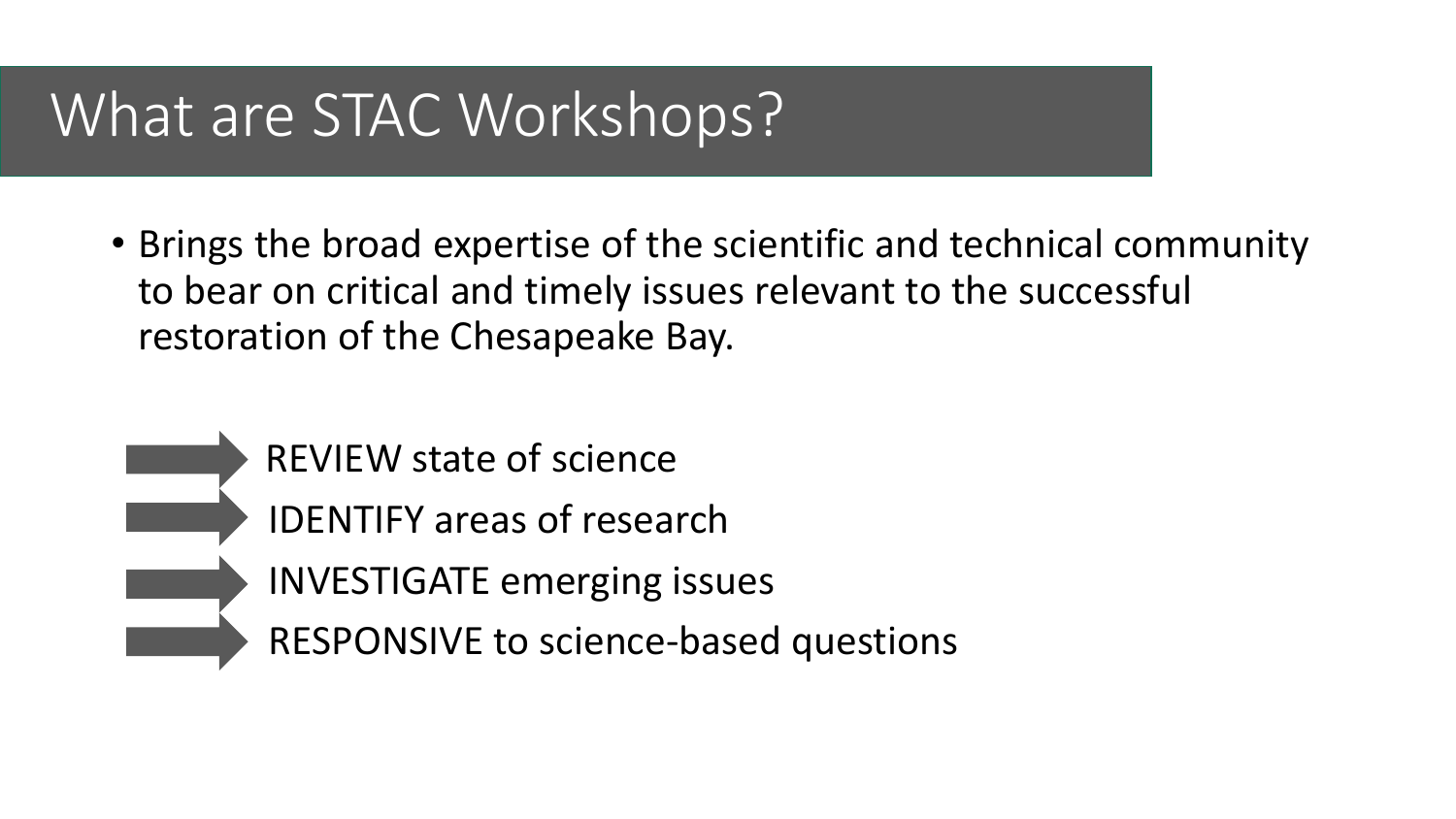# STEERING **COMMITTEE MEMBERS**

- Greg Noe, USGS and STAC, Co-Chair
- Neely Law, Fairfax County and Stream Health Workgroup, Co-Chair
- Bill Stack / Lisa Fraley-McNeal, Center for Watershed Protection
- Joe Berg, Biohabitats
- Sadie Drescher, Chesapeake Bay Trust
- Solange Filoso, University of Maryland Center for Environmental Studies
- Paul Mayer, EPA
- Chris Ruck, Fairfax County
- Rich Starr, Ecological Planning and Restoration
- Scott Stranko, MD DNR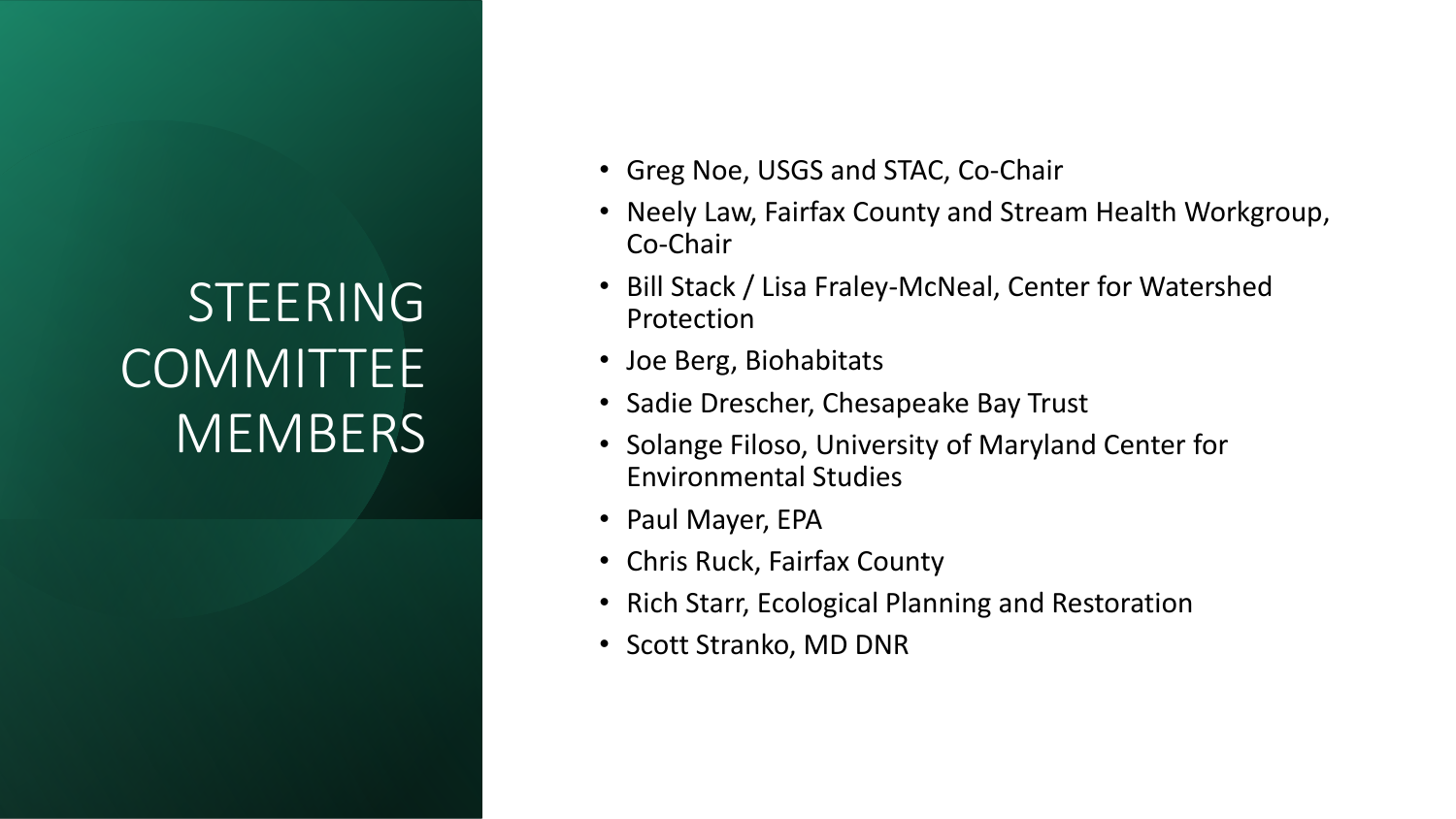# Chesapeake Bay Agreement Stream Health Outcome

"Continually improve stream health and function throughout the watershed. Improve health and function of 10 percent of stream miles above the 2008 baseline for the Chesapeake Bay watershed."



#### **Stream Health (2006-2011)**

Chesapeake Basin-wide Index of Biotic Integrity Subwatershed Ratings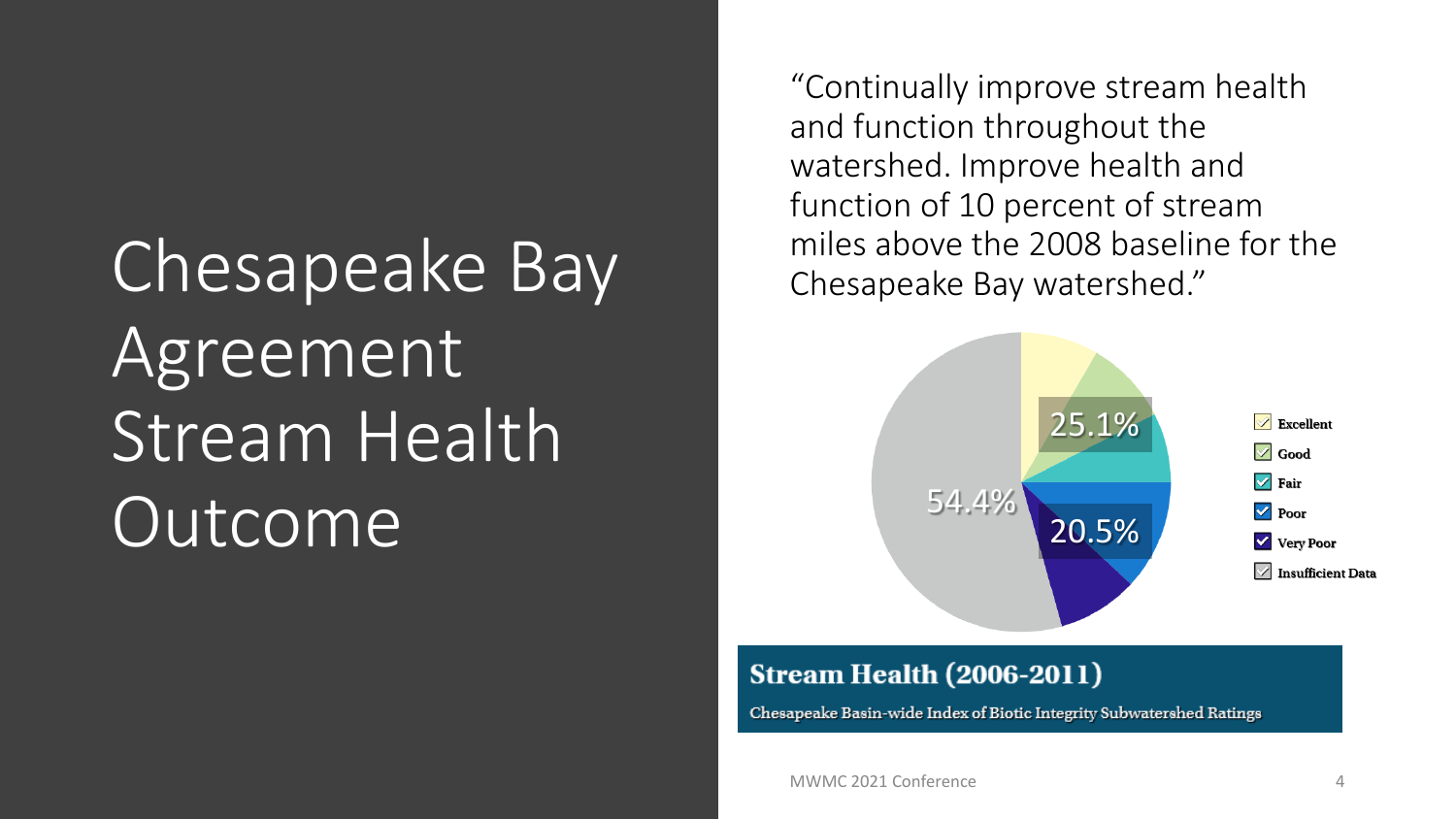# Stream Channel & Riparian Corridor

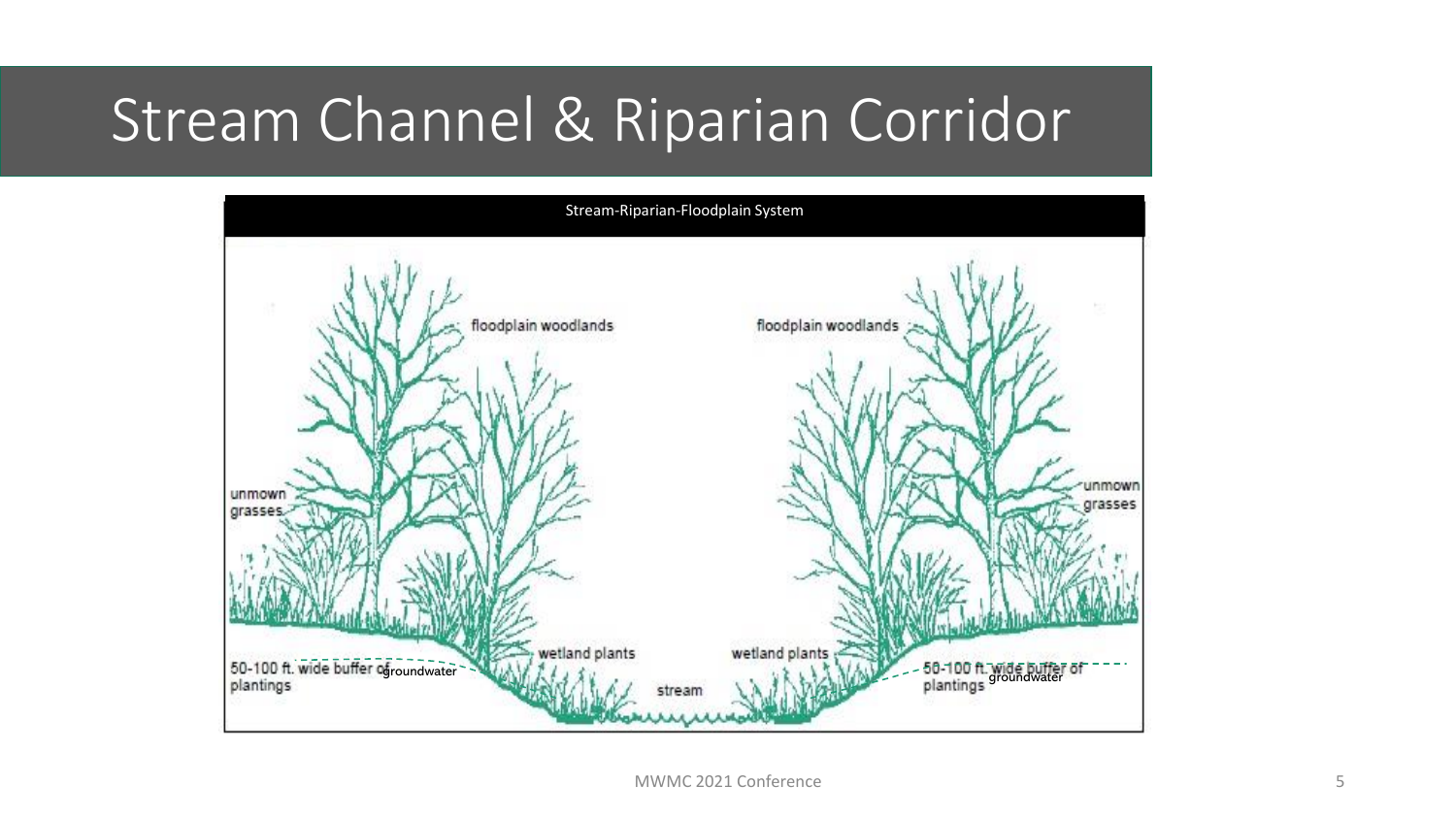# WORKSHOP FOCUS:

- Identify the evolution of stream restoration goals, regulations, practices and practice implementation;
- Present and discuss science and assessment to document holistic impacts and outcomes; and
- Create a synthesis of the best available science, practices and monitoring to enable adaptive management.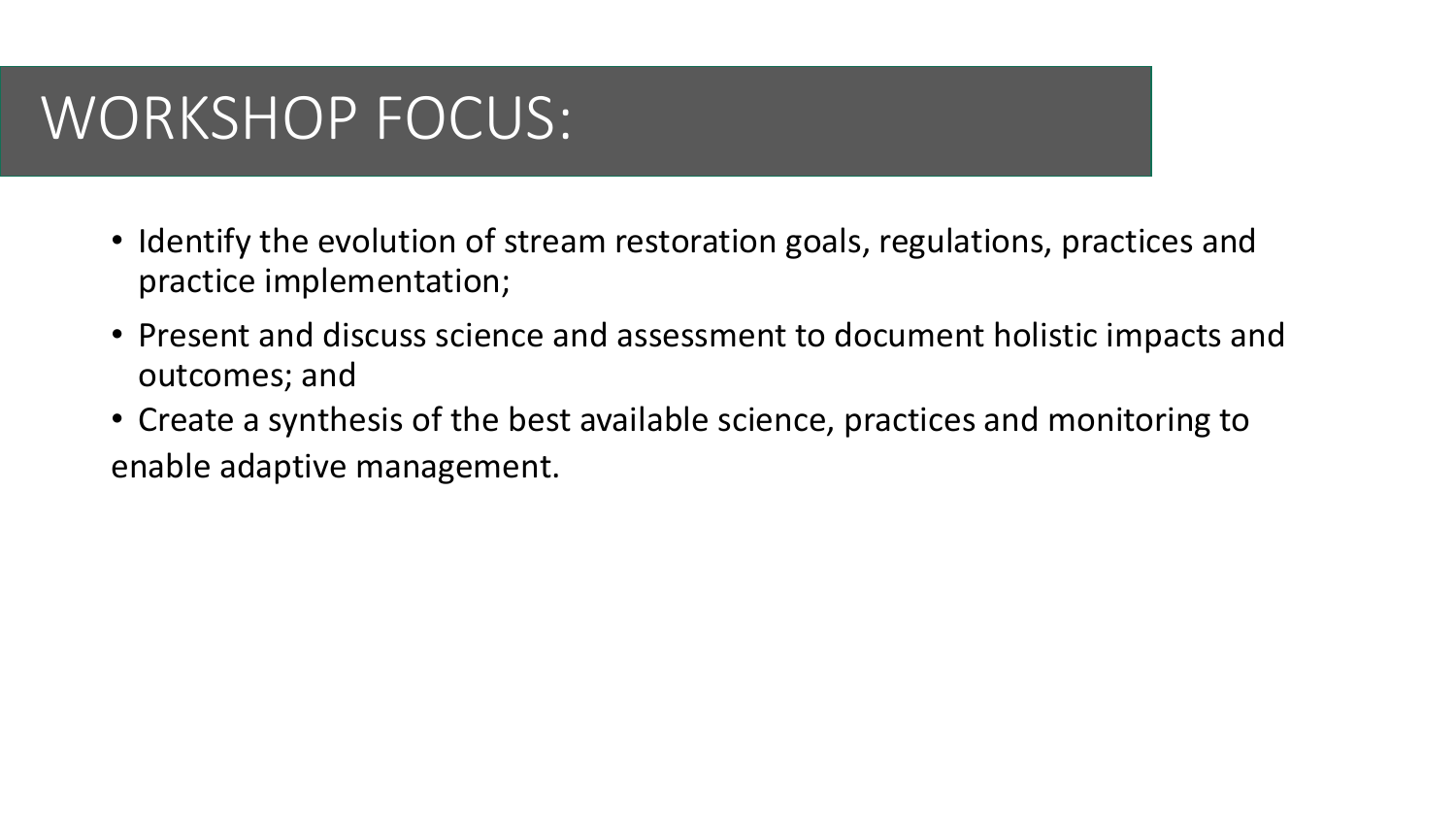# TOPICS TO ADDRESS:

- Chesapeake Bay Watershed history and evolution of stream restoration
- Goals, Resource Tradeoffs and Unintended Consequences
- The history and influence of regulation and their impact on stream restoration design
- Restoration Outcomes and Uplift
- Stressor and Landscape/Climate Change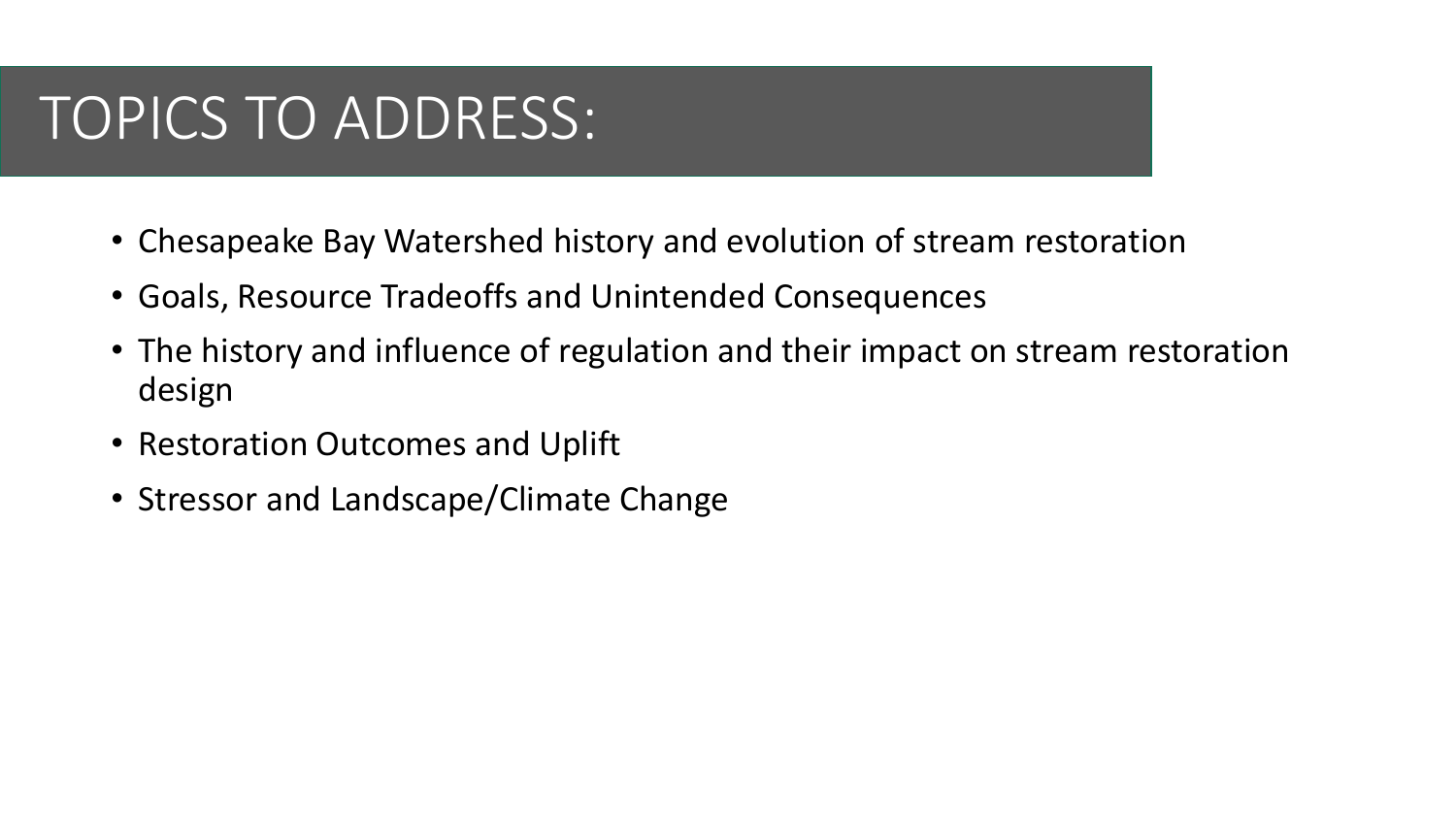# WORKSHOP STRUCTURE & OUTCOMES

- 2 or 2  $\frac{1}{2}$  day onsite meeting (virtual as needed)
- Presentations on featured topics and questions
- Facilitated discussion and work sessions
- Workshop report within 90 days
- Peer-review publication